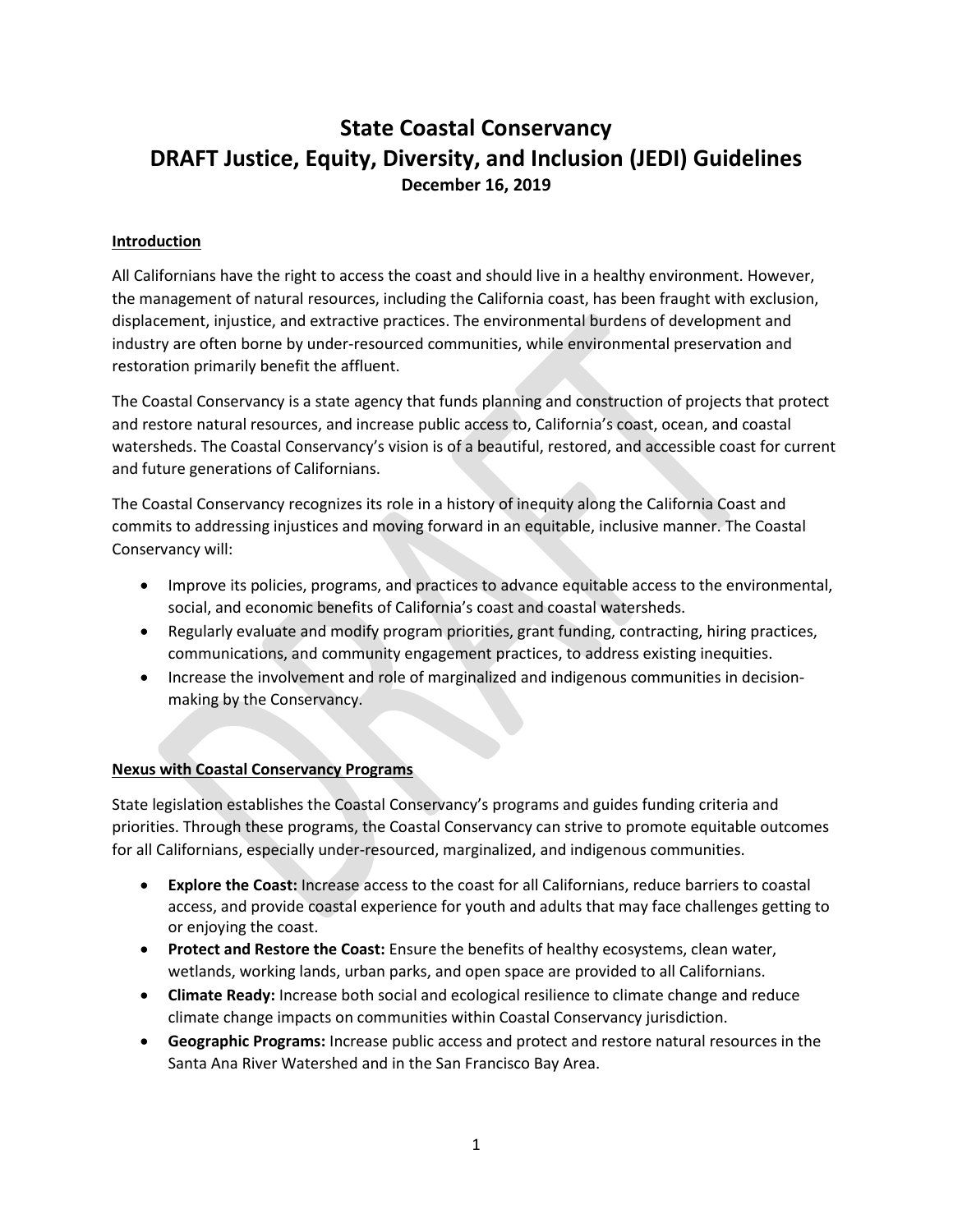#### **Guidelines**

#### **1. Partnerships**

- Build relationships with community-based organizations.
- Support people and organizations that are advocating for equity and environmental justice.
- Provide technical assistance to community-based organizations to build their capacity to plan, fund, and implement projects aligned with the Coastal Conservancy's program areas.
- Provide assistance to community-based organizations in applying for and managing grants.

## **2. Funding Programs**

- Fund programs and projects that increase equity and environmental justice throughout the Coastal Conservancy's geographic jurisdiction.
- Prioritize funding for projects that benefit under-resourced and marginalized communities.
- Develop grant programs with input from communities.
- Include funding for jobs, job training, and workforce development in grant programs.
- Reduce barriers to accessing and spending Coastal Conservancy grant funding.
- Remain flexible throughout the grant process to support the needs of grantees and communities.

## **3. Meaningful Community Engagement**

- Engage with communities with cultural humility to build mutual trust and relationships.
- Meet communities where they are, physically and in terms of their priorities.
- Ensure under-resourced communities have a decision-making role in the development of Coastal Conservancy-funded projects.
- Value and invest in community expertise. Ensure funds go to community-based organizations to lead community engagement to promote equitable project processes and outcomes.

## **4. Working with California's Tribes**

- Ensure consultation with tribes occurs early in project development and throughout project implementation.
- Ensure tribal concerns are respected and archaeological and cultural resources are protected.
- Seek solutions to state contracting issues that affect the sovereignty of tribes.
- Assist tribes to regain access to their ancestral lands on the coast through the Conservancy's land conservation or access programs.
- Work with tribes to enable traditional stewardship practices on ancestral land and comanagement of their ancestral lands.
- Ensure programs include indigenous voices, leadership, and perspectives, including traditional ecological knowledge, indigenous stewardship, and educational programs.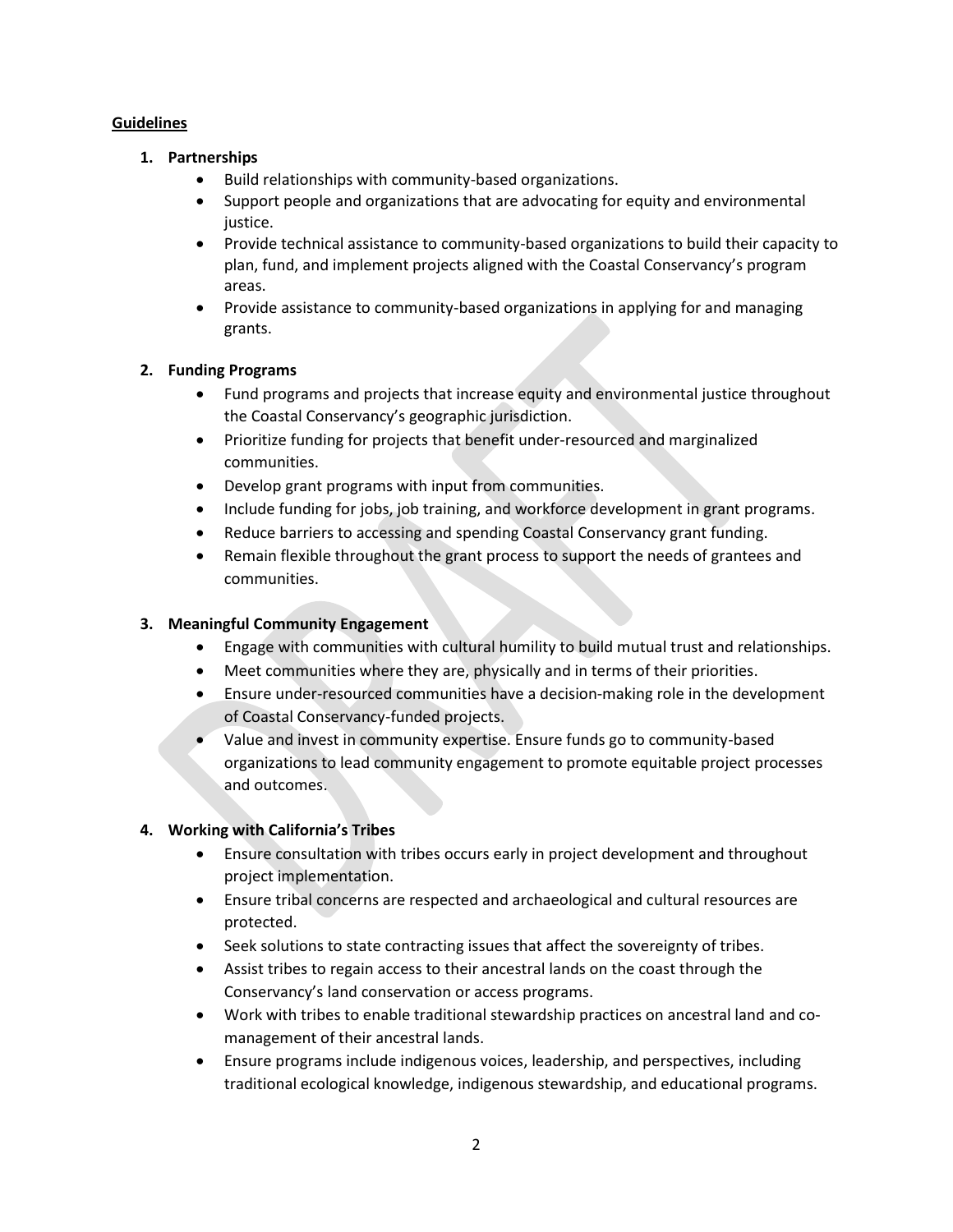## **5. Coastal Conservancy Staff and Board**

- Strive for workforce to reflect California's diversity across all departments and levels and cultivate an inclusive culture within the Coastal Conservancy.
- The Coastal Conservancy is governed by a seven-member Board appointed by the Governor and California Legislature. To extent possible, support efforts for the Board to reflect California's diversity.
- Articulate equity and environmental justice values in the Coastal Conservancy's Strategic Plan.
- Ensure that Coastal Conservancy staff participate in ongoing workshops and dialogue about equity and environmental justice to improve cultural humility.
- Ensure Coastal Conservancy project staff prioritize equity and environmental justice in their work and are supported by management.

## **6. Accountability and Transparency**

- Include accountability metrics for equity and environmental justice objectives in the Coastal Conservancy's Strategic Plan; track and report on these metrics annually.
- Regularly assess where the Coastal Conservancy has and has not invested funding. Evaluate the impacts of our grant programs in advancing equity.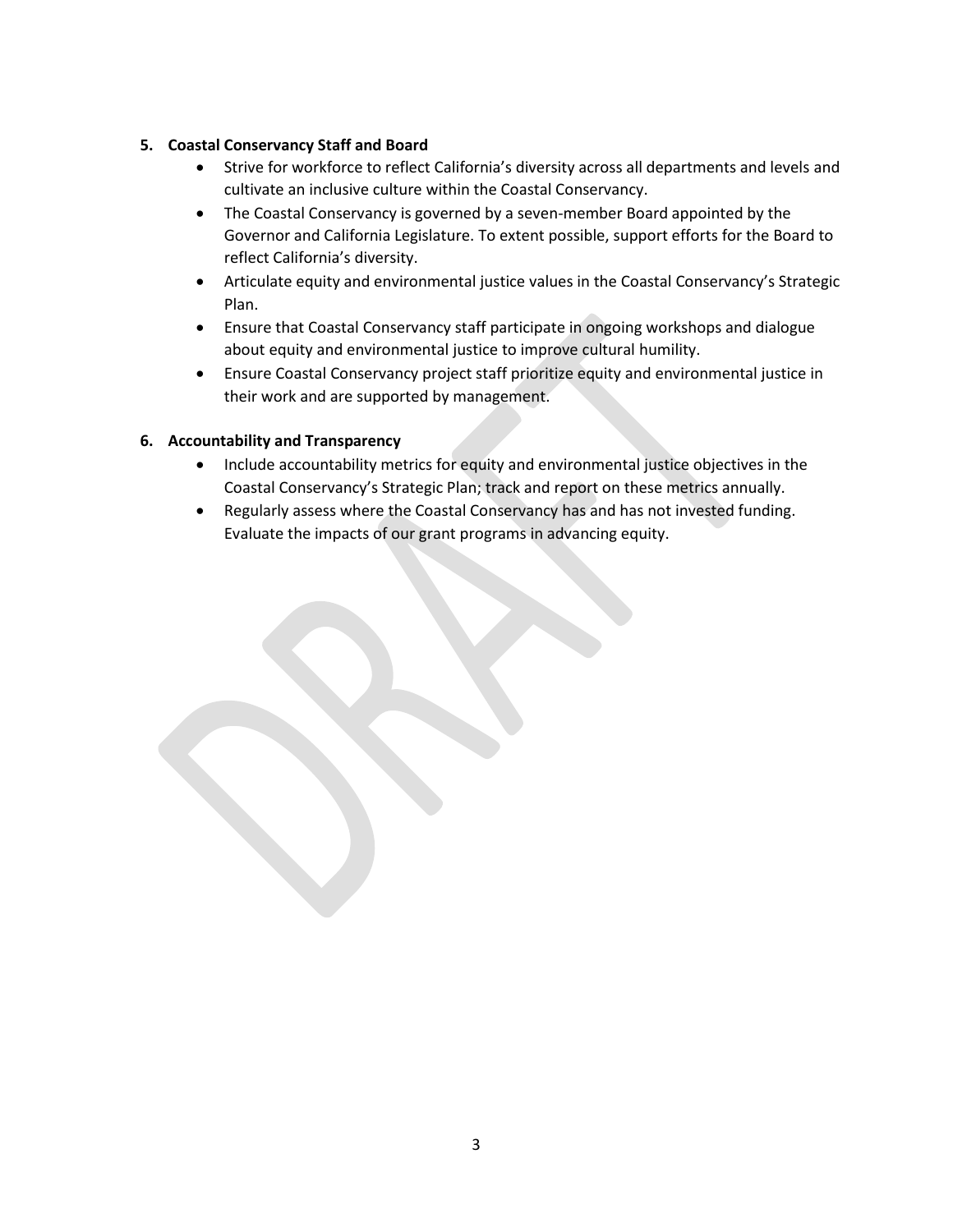# **State Coastal Conservancy Justice, Equity, Diversity, and Inclusion Guidelines Definitions of Terms**

- Equity
	- $\circ$  Fairness of achieving outcomes for all groups and no one factor, such as race, can be used to predict outcomes. Equity is defined in the context of social and racial equity.
- Marginalized and/or under-resourced communities
	- $\circ$  Communities who have been historically and are still systematically excluded from political and policy-making processes.
	- o Communities with low-income or low levels of educational attainment, communities of color, the LGBTQ community, people with disabilities, immigrants, tribes.
- Community engagement
	- o The process of working collaboratively with groups of people who are affiliated by geographic proximity, special interests, or similar situations with respect to issues affecting their well-being.
- Environmental justice
	- o The fair treatment and meaningful involvement of all people regardless of race, color, national origin, or income with respect to the development, implementation and enforcement of environmental laws, regulations, and policies.
	- o This goal will be achieved when everyone enjoys: 1) the same degree of protection from environmental and health hazards, and 2) equal access to the decision-making process to have a healthy environment in which to live, learn, and work.
- Fair treatment
	- o No group of people should bear a disproportionate share of the negative environmental consequences resulting from industrial, governmental, and commercial operations or policies.
- Meaningful involvement
	- $\circ$  (1) people have an opportunity to participate in decisions about activities that may affect their environment and/or health;
	- $\circ$  (2) the public's contribution can influence the regulatory agency's decision;
	- o (3) community concerns will be considered in the decision-making process; and